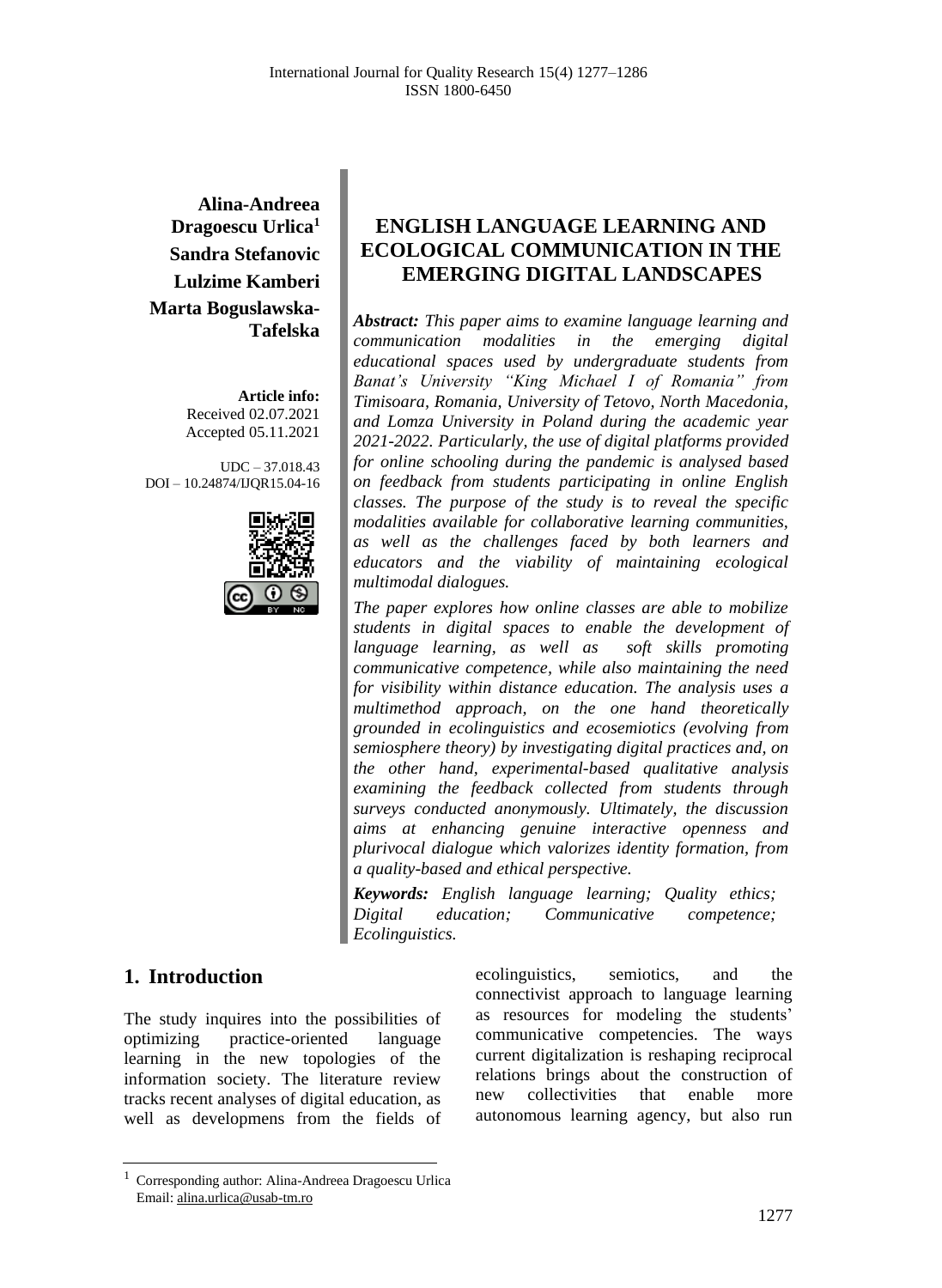

the risk of fostering a surrogate for genuine social experience. Students become more responsible for accessing knowledge and conducting their own learning, but they should also be encouraged to do so via technology without restricting living processes such as speaking, seeing, being seen, despite digital constraints upon embodied presence.

Whereas the new virtual modalities of learning are restricted to just a fraction of the entire array of modalities available in the ecosphere, this niche does present us with a greater potential to fulfill ecolinguistic aspirations of extended non-locality in communication (Bogusławska-Tafelska, 2013; Cowley, 2014). In this context, the ecolinguistic model of multimodal communication offers an expanded perspective on the current generation of communicators who are taking full advantage of the new media and internetmediated channels (Dragoescu Urlica & Bogusławska-Tafelska, 2021).

Our research hypothesis postulates that this transition may be providing the opportunity for evolving past traditional interpersonal communication, which may not be a regression, but on the contrary, an extended platform for multimodal affordances (Bogusławska-Tafelska, 2017). In the new digital space, the repertoire of communicative modalities have become extended beyond the linear, face-to-face classical communication processes, into nonlocal and "multimodality communication" mechanisms (Boguslawska-Tafelska, 2013; 2015; 2016).

We suggest that the new modalities may preserve the ecology of the learning environment by preserving some basic conditions for communication: showing up, having a face, being with others, taking the responsibility of sharing the learning experience, learning how to remain open in the new digital landscape. The architecture of this new space for learning must also enable learners to be themselves and to

become better communicators focused on personal growth. Embracing complexity and self-regulation, as well as the acquisition of transversal competences across subject areas have also become crucial to maintaining a sustainable ecology of learning, as evidenced by Reșceanu & Tilea (2020) and Reșceanu (2020).

# **2. Methodology**

### **2.1. Aims and methods**

The paper makes a theoretical contribution to ecolinguistics by adding a new proposal to enlarge the "ecology of communication" we have previously developed (Dragoescu Urlica & Stefanović, 2018; Dragoescu Urlica et al., 2018), so as to include virtual landscapes. Furthermore, it discusses preliminary results of an empirical analysis of our digital focus groups, which enables us to make propositions regarding the optimization of virtual English teaching and learning.

By resourcing complex psychological and methodological support for virtual learners, we may hopefully be able to contribute to the development of coherent communicative networks. This is best achieved through the study of English as a foreign language (EFL), which provides opportunities to interdependently construct semiotic relationships, as well as relational feedback. Coherent feedback generation may be seen as an indicator of the degree of communicative proficiency. Thus, particular attention is also paid to the interpretation of the students' feedback regarding their experience of EFL learning via digital platforms.

### **2.2. Participants**

Observation and empirical-based analysis was conducted in online English learning groups of students ranging from 1st year B2 level learners to 4th year C2 level students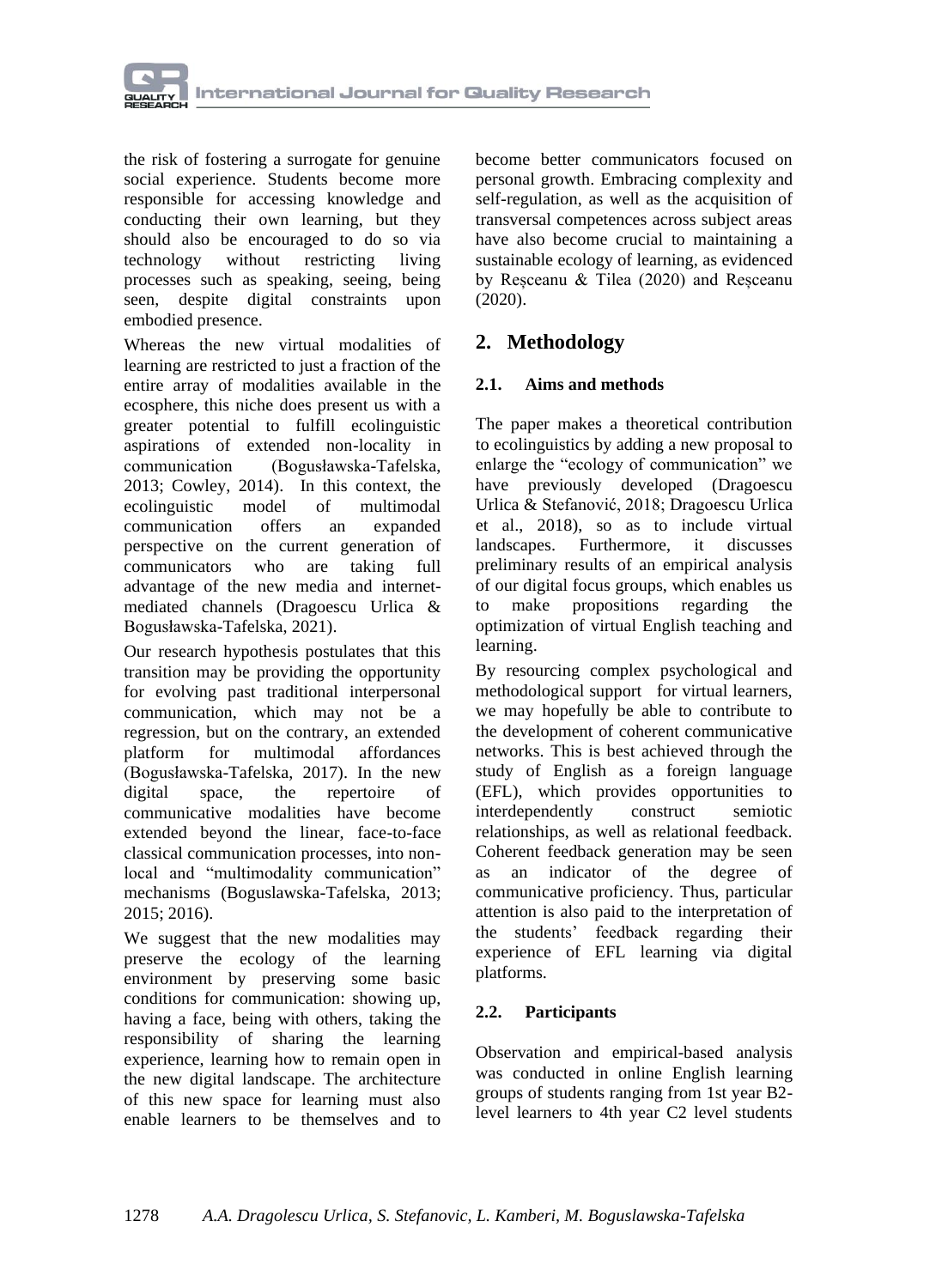(ages 18-24) at the USAMVB University from Timisoara, Romania, the English Language and Literature Department, at the University of Tetovo from North Macedonia, and the University of Applied Sciences in Lomza, Poland.

Feedback was collected in compliance with ethical guidelines, by means of a questionnaire to which the participants responded anonymously regarding online language classes held via digital platforms during March-June 2021. The findings collected from 64 respondents informed our comparative analysis, helping us assess the students' perceptions of the process of English language learning and communication in the new type of virtual spaces. The analysis we have conducted also looks at the feedback on efficiency, limitations, and other recommendations made by the learners.

# **3. Results and Discussion**

### **3.1. Digital multimodalities in the new language learning environment**

We are witnessing a global shift which is leading to a transgression of linear thinking, as well as spatial limitations. Learners are no longer limited by given areas which must be inside the physical academe, as the latter is extending beyond material bases. Now we can join together in a shared space irrespective of how far we are and we become more focused on establishing connections in the sphere of meaning at a more primal level. Thus, there is a new ground for development of consciousness from fixed to volatile spaces, which provides a dense architecture for the new mode of communication.

The digital rationality highlights values such as connectivity, as it unveils a transdisciplinary potential of replacing the old reductionist and materialist culture (Finke, 2018). In this highly networked environment, we may preserve vital

elements of ecological communication and interaction by drawing not only on ecolinguistics, but also on connectivism. Networked learning draws on ideas from both complexity and self-organization theory (Larsen-Freeman, 2017), as it promotes the growth of integrated communicative connections.

Initially devised by Siemens (2004) as a learning theory for distance learning in higher education, it may be of far greater use as we are enforcing virtual or hybrid schooling systems. It also impacts the way social interaction is carried out and how language is produced, exchanged and understood, in our particular case of EFL and ESP. Besides traditional qualitative and quantitative types of knowledge, connectivism also relies on distributed knowledge, which is a highly 'connective' in nature, as it is "distributed across a network of connections and knowledge nodes" (Downes, 2008; 2012). This trend is best supported by connectivist theories of learning, also known as networked learning, which has been gaining ground in higher education. Moreover, the production of meaning and communication modalities have largely been impacted by the spread of emerging digital technologies.

As a result, the semiosphere may now be expanded into the readily accessible dimension of the noosphere, provided educators are aware of the possibilities made available by the new virtual landscapes for achieving a holistic experience of communication. The digital sociocultural ecology provides holistic conditions like shared platforms, flexibility, and openness of the learning experience. Thereby, the new multimodal communicative pathways may facilitate a new stage of human evolutionary development that has reached the highest level of connectiveness so far.

Research into how the Internet is enhancing communities indicates that the new medium provides a type of connectivity which adds on to other forms of communication, rather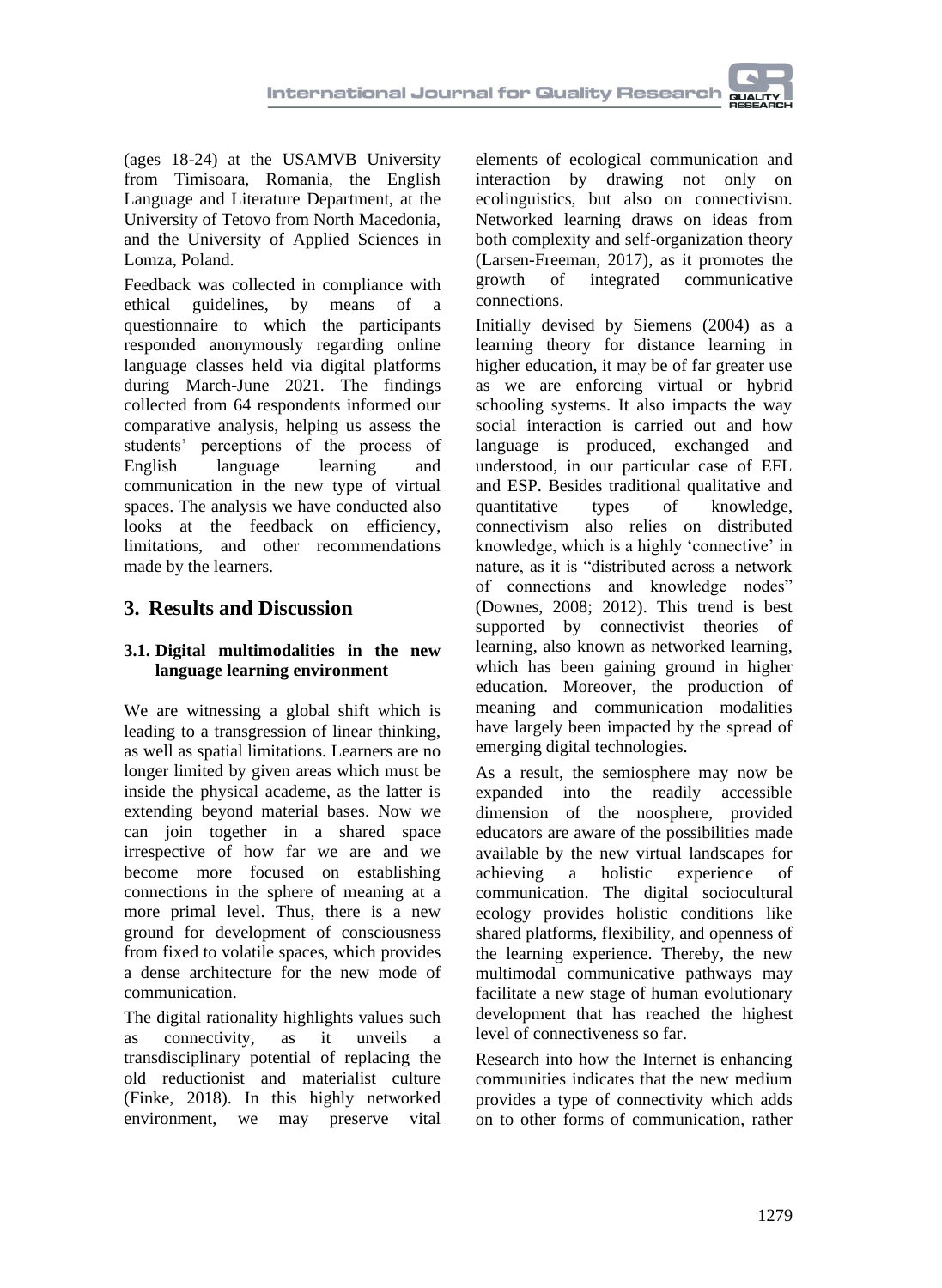

than replacing them. Also, it is apt to foster civic involvement through what has been called "networked individualism" rather than locally restricted solidarities (Wellman et al., 2003). In this new context, the ecological concept of 'affordance' is put to a new use in describing 'action possibilities' in information and communications technology (Wellman et al., 2003).

Multimodal language learning practices which employ new digital modes of communication are currently reshaping meaning in different ways (Kress, 2010; Luke, 2003). The total change from traditional types of collaborative learning to novel interactive dimensions reflects a genuine "shift from groups to networks" (Crook, 2008). By giving rise to new learning environments, digital technologies bring about new opportunities to switch from traditional processes to novel networking dynamics (Burden et al., 2012; Wellman et al., 2003).

#### **3.2. The new digital semiosphere**

The new digital culture of worldwide universitiesis is becoming significantly different from traditional linear culture, as it opens up towards much larger, often intercultural communities, which may bring hope for a future grand unification of evolved understanding, in a truly 'integrative age' (Scott, 2000). As communication has embraced intercultural and cross-cultural dimensions, this also implies learning to understand how people from different cultures perceive the world (Iosim, 2019).

The opening and widening of participation to meaning-making and new applications of digital education to wider constitutencies via the Internet has the potential to bring more communicators into coherence. It may be possible that new sign systems provide additional dimensions for extending communicational modalities, as it has been suggested (Bogusławska-Tafelska, 2015). However, we must be heedful that exploring

these new avenues of openness in the modern university may largely impact many other aspects beyond education – the way we communicate, present ourselves, and face the others in the public sphere. According to Lotman (1990), socio-cultural semiotic systems are 'immersed' within the 'semiotic space' and can only work through interaction with the semiotic space: "The unit of semiosis, the smallest functioning mechanism, is not the separate language but the whole semiotic space of the culture in question" (Lotman, 1990).

Thus, "semiosphere is a sphere of semiosis and an experience thereof; and as such, it is a prerequisite for any single act of communication to be interpreted as one" (Kotov & Kull, 2011). Moreover, the sociocultural semiosphere, which comprises the entire society, is autopoietic, self-referential and based on its own code. Communication consists of mental, organic, and environmental links via semiosis; as a result, fields like biology and linguistics become related to each other through semiotics (Velmezova et al., 2015). Given that communication is essentially based on semiotic processes, all organisams can rely on semiosis to carry out interactions, as shown by biosemiotics (Cobley, 2013).

#### **3.3. Applications to our case study**

In this context, we are looking for ways of transitioning to a 'virtual ecology' as sustainably as possible, in order to maintain the essential features of a learning community, for the purpose of which we draw up some proposals to improve the existing situation.

Our survey confirms that learning and communication are largely impacted by digital technology, which has completely reframed the way we live, as much as the way we learn. Looking at the bright side which is also applicable to our case, several advantages are entailed by the transformational potential of the new digital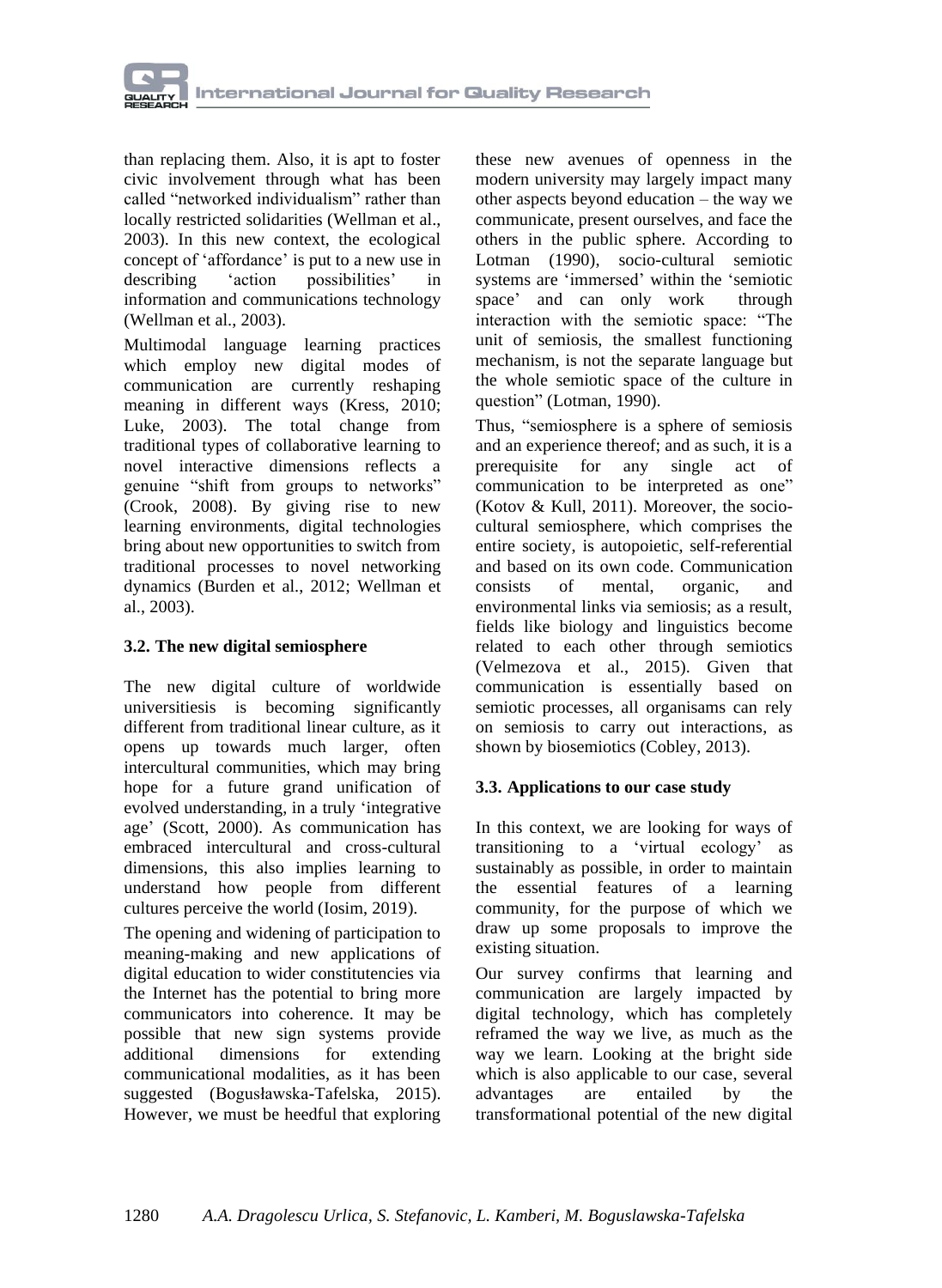medium of learning. Skills such as 'multiprocessing' or decoding multimedia texts, and a growing capacity to interpret multiple-media genres should not be discounted (Brown, 2002).

Another important shift revolving around the evolution of literacy is that it has expanded to include 'screen literacy' (Brown, 2002). Regarding the need to acquire basic technicalities of digital communication literacy, Nelson et al. (2011) suggest that the new digital generation of students cannot truly be considered 'digitally literate', even if they 'live and breathe technology'. It is questionable to assume that students who have been 'born digital', having directly experienced a digital reality (Palfrey & Gasser, 2008) do not have to learn digital literacy skills, but have a ready-made propensity for digitalization.

The great majority of answers provided by students in the three academic institutions converge in the same direction, in proportions around 90%. Thus, as seen from the average results we have each collected, most students think it is preferable to keep their cameras on, for various reasons. More than half (57%) thought it is an essential aspect for enabling real communication between participants. One person stated that "students who do not open their camera are not attentive" and teachers have also confirmed this to be the case more often than not. As regards the reasons for not keeping cameras open, despite being aware of its relevance (as seen from the feedback cited above), most students reported various reasons for preferring to keep them closed. Only one person argued for the protection of personal privacy, while 20% argued that they simply felt 'uncomfortable'.

Even though many students agree that they should keep cameras open because this enables them to participate, communicate, and learn better overall, others argued that "we should turn our cameras on, but sometimes it depends on our rooms situation" or "it helps us focus better on the

lesson and it helps the teachers too because they don't feel they are talking to the walls". As for the motivation students invoked for closing cameras, which happens more often than it would appear from their considerate responses, out of those who prefer not opening cameras and/or microphones, 50% prefer "to stay in a comfortable position, eat or do other things", 25 % have siblings or other persons in the room during classes, while 25% opted for "other reasons".

Several students reported that they are also carrying out other activities during classes; one student mentioned that s/he is "usually tired" and does not "feel comfortable talking". Some students close their cameras only occasionally or for a few minutes, in case they had many classes before English or a "long and stressful day", when they "prefer to stay a bit with the camera closed, but not for a long time".

This response suggested a reasonable solution to improve reactions to the teacher's annoying encouragement of opening the cameras: when students were told they could choose to close their cams when they wished to have a short time-out, this proved to be efficient because they understood they were expected back when they felt they could regain focus. Other reasons students reported under the option "other" pertained to personality traits such as sociability, shyness, etc., which are all aspects that fall within communicative competences, that we need to address in a future study under the larger umbrella of EQ and 'soft skills'.

For this purpose, we nee to research into the qualities teachers may develop in order to support their students' emotional wellbeing and the affective ecology of the new type of learning. Cozma (2015) points to issues relating to the affective ecology of the English language class, emphasizing the importance of positive features such as authenticity, openness, and empathetic affective support that students need in any learning environment.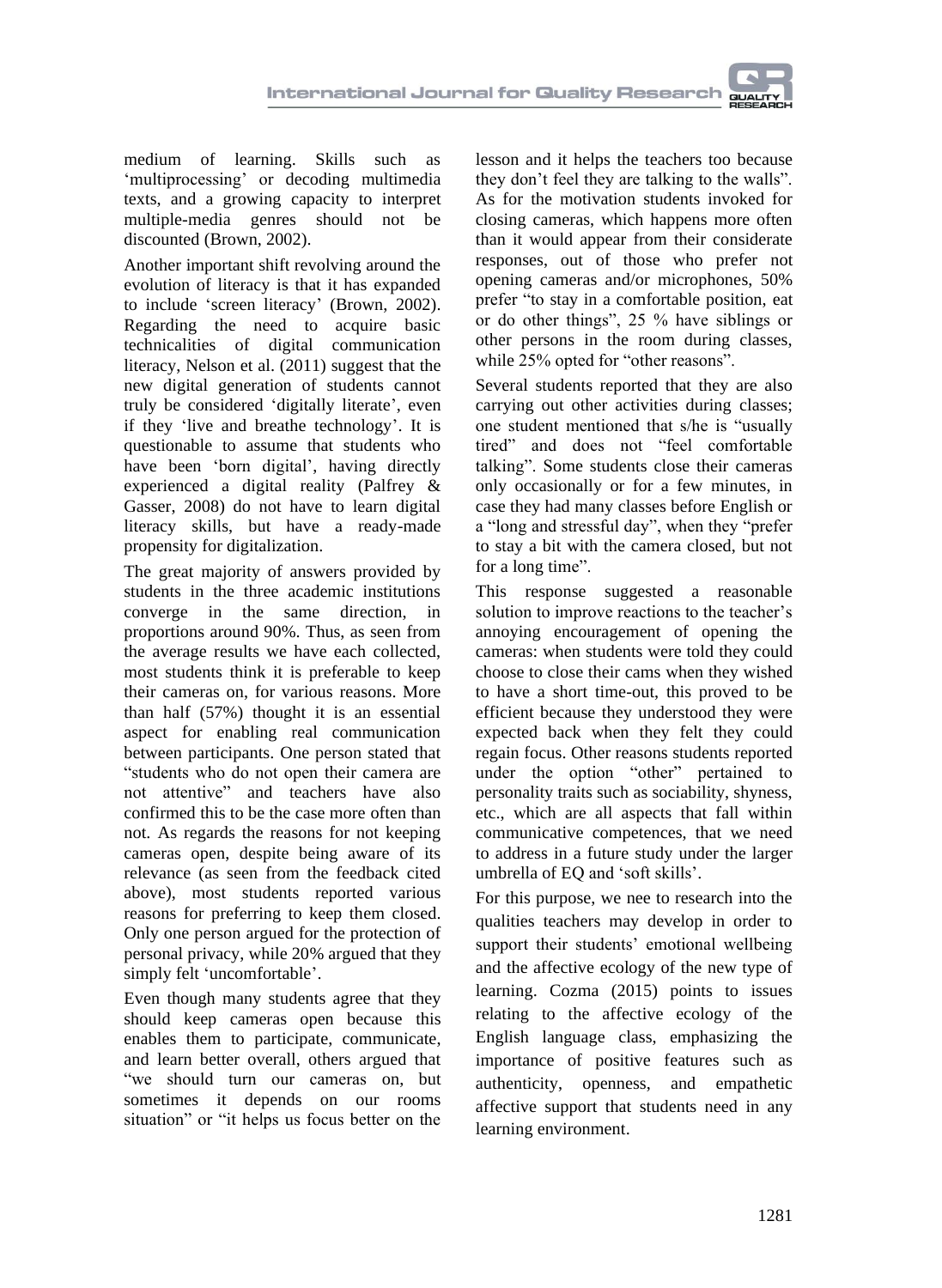#### **3.4. Limits and discussions**

The problem of both the constructive and destructive influence of information and the increasing level of virtualization and fragmentation of consciousness are perceived as factors resulting from the formation of mass consumption culture (Yurkiv & Krasnova, 2021). The new ontologies generated along with the deployment of technological culture, besides various problems of differentiating meaning which we are currently facing, may leave some of our potentials unexpressed. In the semiotic tradition, communication relies on sign and sense multimodalities. For instance, Jakobson (Torop, 2005) points to the difference between homogeneous messages, i.e. those based on a single sign system, and syncretic messages, i.e. those based on the combination of several sign systems. The author especially highlights the semiotic value of all five senses in human interaction as carriers of semiotic functions (Torop, 2005). Digitalisation has left us glued to our chairs in very restricted spatial confines.

Moreover, we are in danger of resorting to oversimplified models for approaching the new reality of communication, which is subject to significant denaturalizing consequences. To avoid these traps, we need to focus on building a set of skills that should be comprehended in a wider sense than merely developing 'digital literacy': prioritizing and discriminating the quality of information, sustainable knowledge management, and nurturing a flexible mindset that is also adaptable to the fluctuating digital world, all of which could be included in the list of ecological soft skills.

Finally, another limitation is the problem of direct plagiarism, which teachers can rarely identify in instant oral feedback. These issues require ethical education courses, as well as coverage of intellectual property and academic responsibility practices.

## **4. Conclusion**

Although we have analyzed numerous studies of digital education or blended learning which take various standpoints, the main approaches we have identified majority in this area are either statistically-based or significance-oriented. It is the latter that we have chosen for the specific qualitative purposes of the present analysis. In response to our working hypothesis, there is reason to hope that the ecology of learning can still be preserved, as it is facilitated by the "shift between using technology to support the individual to using technology to support relationships between individuals" (Brown, 2002).

Also, by resourcing complex psychological and methodological support for virtual learners, we may hopefully be able to contribute to the development of coherent communicative networks. This is best achieved through the study of English as a foreign language (EFL), which provides opportunities to interdependently construct semiotic relationships, as well as relational feedback. Coherent feedback generation may be seen as an indicator of the degree of communicative proficiency, which is one of the main reasons for undertaking this pilot study. Thus, particular attention must also be paid to the interpretation of the students' feedback regarding their experience of EFL learning via digital platforms.

**Acknowledgment:** We would like to thank the teachers and students who collaborated in this exploratory research.

### **References:**

Bogusławska-Tafelska, M. (2013). *Towards an ecology of language, communication and the mind.* Frankfurt am Main: Peter Lang Verlag.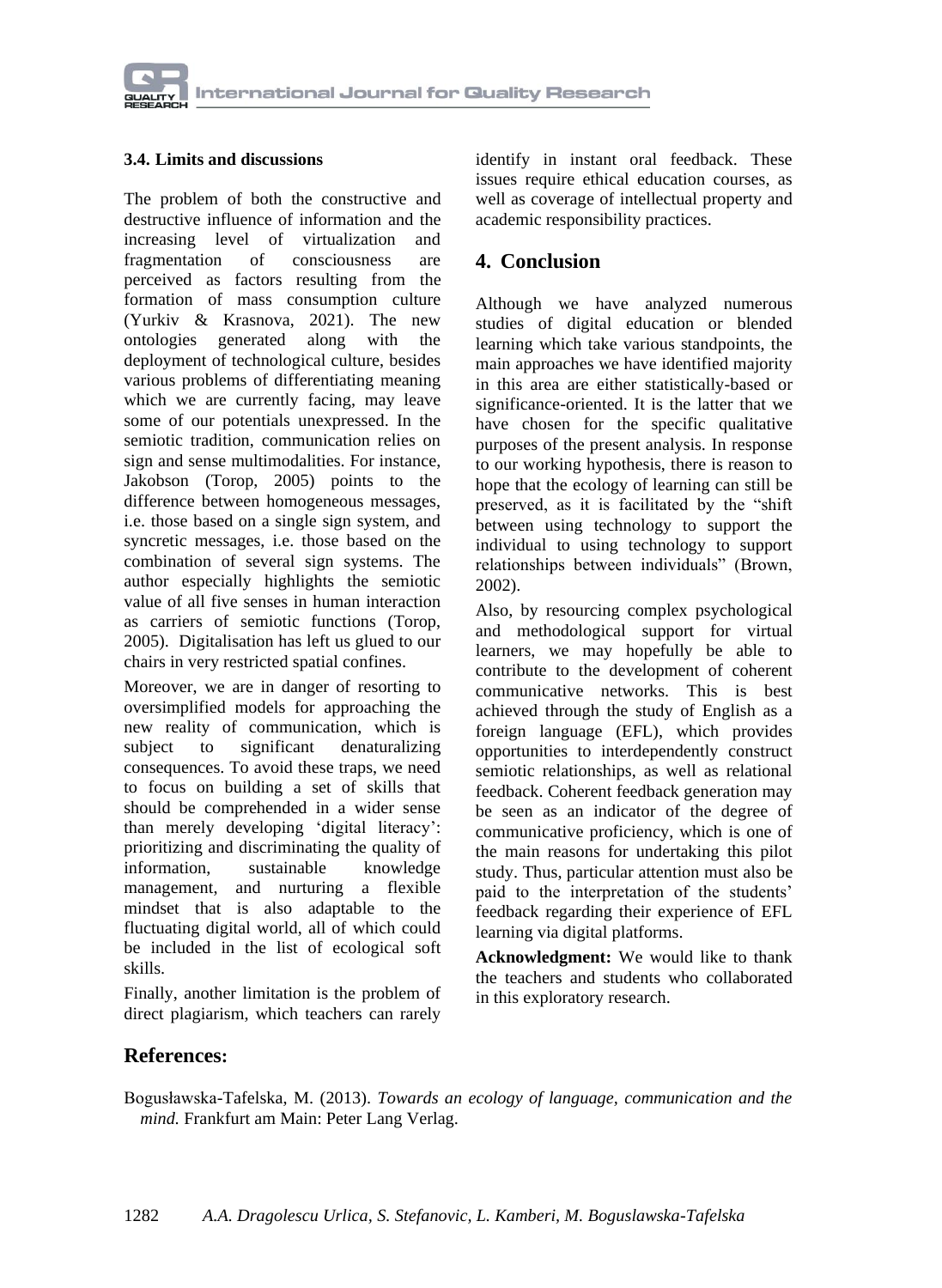- Bogusławska-Tafelska, M. (2017). Multimodal communication mechanism in school children: how to turn the assumed burden into a phylogenic blessing. In Bogusławska-Tafelska, M., Haładewicz-Grzelak, M. (Eds.). *Communication as a Life Process. Beyond human cognition*. Newcastle upon Tyne: Cambridge Scholars Publishing, pp. 3–16.
- Bogusławska-Tafelska, M. (2015). Human communication: evolution towards the 'holographic' sign. Research hypotheses. In: Bogusławska-Tafelska, M. and Drogosz, A. (eds.). *Towards the Ecolinguistics of Human Communication*. Newcastle upon Tyne: Cambridge Scholars Publishing, pp. 213–225.
- Brown, J. S. (2002). Growing Up Digital: How the Web Changes Work, Education, and the Ways. *USDLA Journal, 1*6(2).
- Burden, K., Hopkins, P., Male, T., Martin, S., & Trala, C. (2012). *iPad Scotland evaluation*. Hull: University of Hull.
- Cobley, P. (2013). Semiotic models of communication. In: Cobley, P., Schulz, P. J. (Eds.). *Theories and Models of Communication*. Berlin/New York: De Gruyter Mouton, pp. 224– 240.
- Cozma, M. (2015). The challenge of teaching English to adult learners in today's world. *Procedia – Social and Behavioral Sciences, 197*, 1209–1214.
- Cowley, S. (2014). Bio-ecology and language: a necessary unity. *Lang. Sciences 41*, 60–70. <http://dx.doi.org/10.1016/j.langsci.2013.08.007>
- Downes, S. (2008). An Introduction to Connective Knowledge. In T. Hug (Ed.). *Media, Knowledge, and Education: Exploring new Spaces, Relations and Dynamics in Digital Media Ecologies*. Innsbruck University Press.
- Downes, S. (2012). *Connectivism and connective knowledge: Essays on meaning and learning networks*. National Research Council Canada.
- Dragoescu Urlica, A. A., & Stefanović, S. (2018). Ecolinguistic qualities of the optimal English language learning experience. *International Journal for Quality Research, 12*(2), 537–546.
- Dragoescu Urlica, A. A., Coroamă-Dorneanu, L. I., & Kamberi, L. (2018). Extending the collaborative potential of English teaching and learning. *Research Journal of Agricultural Science, 50*(4), 147–152.
- Dragoescu Urlica, A. A., & Bogusławska-Tafelska, M. (2021). Ecolinguistic Explorations of Computer-Mediated Communication in Language Learning. In: *Agathos: An International Review of the Humanities and Social Sciences, 12*(2), 159–170.
- Finke, P. (2018). *Transdisciplinary Linguistics: Ecolinguistics as a Pacemaker into a New Scientific Age*. In: Fill/Penz. (Eds.), 406–419.
- Kaltwasser, V., Sauer, S., & Kohls, N. (2014). Mindfulness in German schools (MISCHO): a specifically tailored training program: concept, implementation and empirical results. In Schmidt, S., Walach, H. (Eds.). *Meditation – Neuroscientific approaches and philosophical implications*. Dordrecht: Springer, 81–404.
- Kotov, K., & Kull, K. (2011). Semiosphere is the relational biosphere. In: Emmeche, C.; Kull, K. (eds.), *Towards a Semiotic Biology: Life Is the Action of Signs*. London: Imperial College Press, 179–194. [https://doi.org/10.1142/9781848166882\\_0010](https://doi.org/10.1142/9781848166882_0010)
- Kress, G. R. (2010). *Multimodality: A social semiotic approach to contemporary communication*. London: Routledge.
- Iosim, I. (2019). *Comunicare*. Timișoara: Eurostampa. ISBN: 978-606-32-0675-7.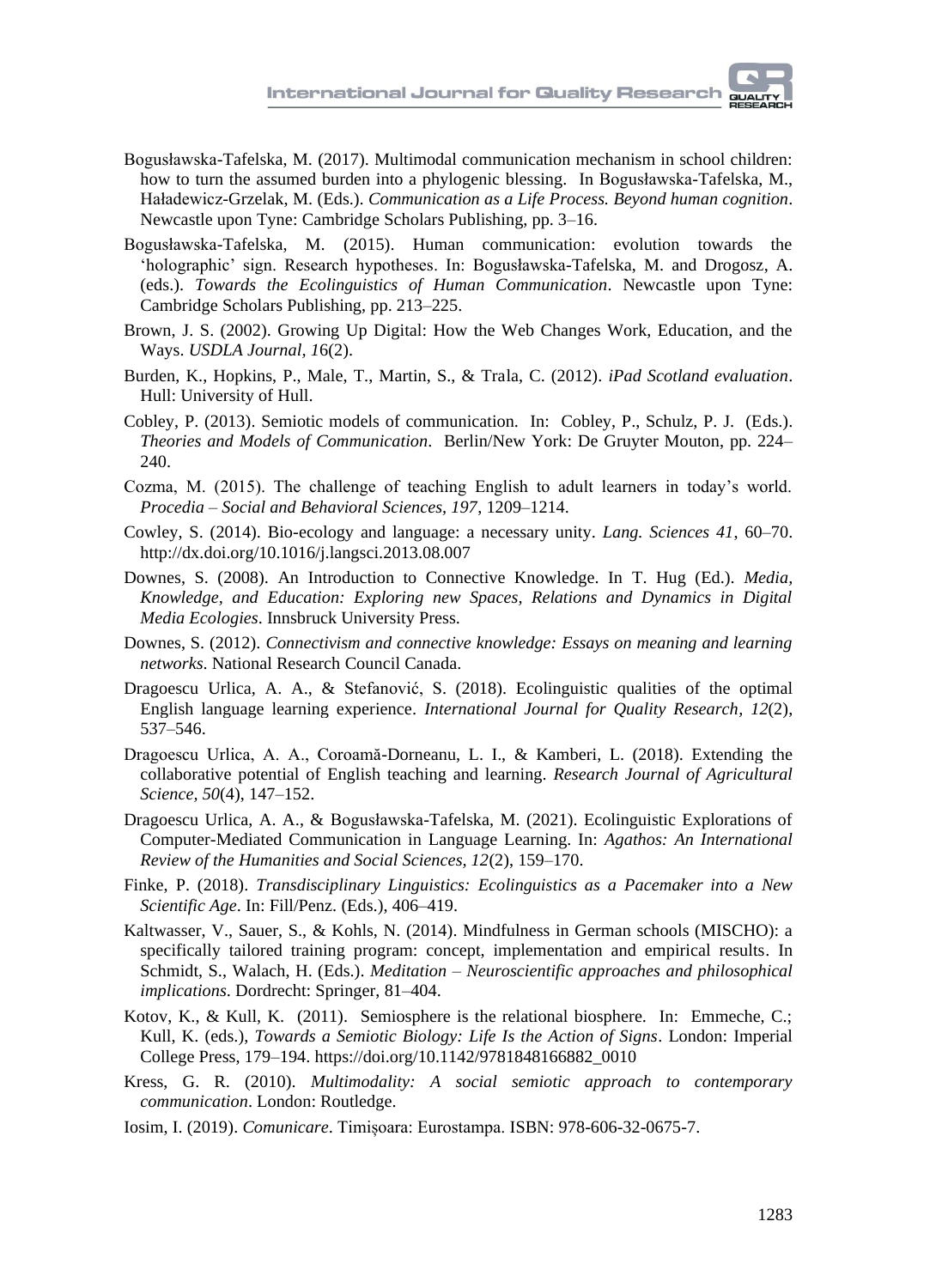- Larsen-Freeman, D. (2017). Complexity theory: The lessons continue. In: Ortega, L., Han, Z. H. (Eds.), *Complexity theory and language development: In celebration of Diane Larsen-Freeman*. Amsterdam/Philadelphia: John Benjamins Publishing Company, 51–58.
- Lotman, J. M. (1990). *Universe of the Mind: A Semiotic Theory of Culture.* Bloomington: Indiana University Press.
- Luke, C. (2003). Pedagogy, connectivity, multimodality, and interdisciplinarity. *Reading Research Quarterly, 38*(3), 397–403.
- Nelson, Klara; Courier, Marcy; and Joseph, Gilbert W. (2011). An Investigation of Digital Literacy Needs of Students. *Journal of Information Systems Education, 22*(2), 95–110.
- Palfrey, J., Gasser, U. (2008). *Born Digital: Understanding the First Generation of Digital Natives*. New York: Basic Books.
- Reșceanu, A. (2020). Transversal competences in education for sustainable development and international solidarity. In Daszkiewicz, M., Božić, D. (Eds.) *ERL Journal 2*(4): 115-118. <https://doi.org/10.36534/erlj.2020.02.12>
- Reșceanu, A., Tilea, M. (2020). Training Foreign Language Students to Be Mindchangers: A Local Perspective on a Global Issue. In: Gómez Chova, L & al. (Eds.) *Proceedings of International Conference of Education, Research and Innovation* (ICERI2020) 9th-10th November 2020, IATED Academy, 6156–6165. <http://dx.doi:10.21125/iceri.2020.1325>
- Scott, D. K. (2000). Learning in an Integrative Age: the University of Communication. Accessed 03.22.2021 a[t http://www.umass.edu/pastchancellors/scott/papers/learning.html](http://www.umass.edu/pastchancellors/scott/papers/learning.html)
- Siemens, G. (2004). *Connectivism: a learning theory for the digital age*. *Int J Instr Technol Dist Learn 2*(1), 3–10.
- Torop, P. (2005). Semiosphere and/as the research object of semiotics of culture. *Sign Systems Studies, 33*, 159–173.
- Velmezova, E., Kull, K., & Cowley, S. J. (Eds.) (2015). *Biosemiotic Perspectives on Language and Linguistics*. Springer International Publishing. Retrieved from <https://doi.org/10.1007/978-3-319-20663-9>
- Wellman, B., Quan-Haase, A., Boase, J., Chen, W., Hampton, K., Díaz, I., & Miyata, K. (2003). The Social Affordances of the Internet for Networked Individualism. *Journal of Computer-Mediated Communication, 8*(3). Retrieved from [https://doi.org/10.1111/j.1083-](https://doi.org/10.1111/j.1083-6101.2003.tb00216.x) [6101.2003.tb00216.x](https://doi.org/10.1111/j.1083-6101.2003.tb00216.x)
- Wenger, E. (2000). Communities of practice and social learning systems. *Organization, 7* (2), 225–246.
- Yurkiv, Y., & Krasnova, N. (2021). Civil Socialization of Youth in the Conditions of the Postmodern Information Society. *Postmodern Openings, 12*(1), 74–90. <https://doi.org/10.18662/po/12.1/246>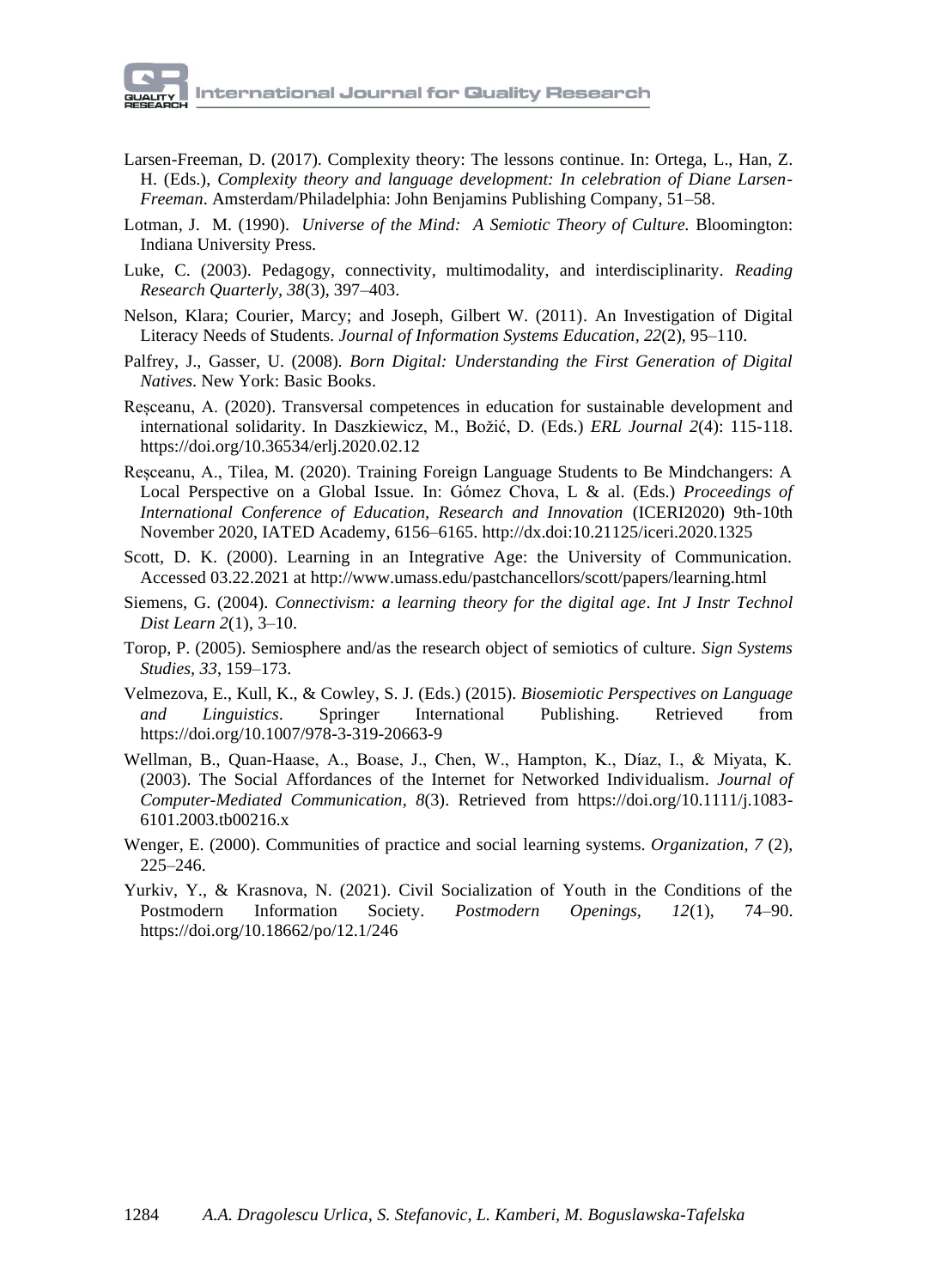

#### **Alina-Andreea Dragoescu Urlica** USAMVB "King Michael I of

Romania", Timisoara, Romania [alina.urlica@usab-tm.ro](mailto:alina.urlica@usab-tm.ro)

# **Marta Boguslawska-**

**Tafelska** Lomza State University of Applied Sciences, Poland [martaboguslawska@o2.pl](mailto:martaboguslawska@o2.pl)

**Sandra Stefanovic** Faculty of Engineering, University of Kragujevac, Serbia

[sandra\\_stef@yahoo.com](mailto:sandra_stef@yahoo.com)

#### **Lulzime Kamberi**

University of Tetovo, Tetovo, Republic of North Macedonia, [l.kamberii12@gmail.com](mailto:l.kamberii12@gmail.com)